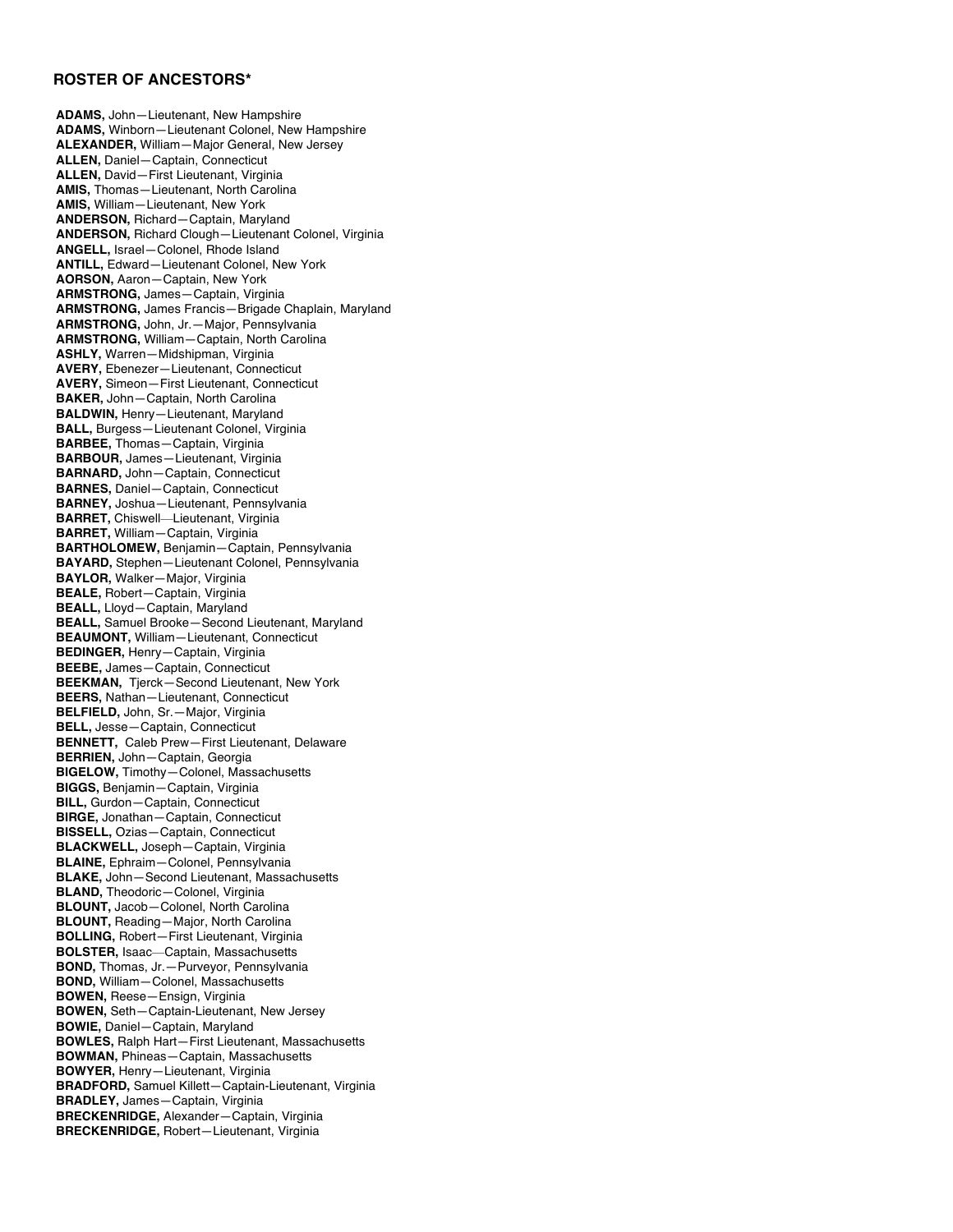**BREVARD,** Alexander—Captain, North Carolina **BRIGHT,** Francis—Captain, Virginia **BRODHEAD,** Daniel—Colonel, Pennsylvania **BRODHEAD,** Luke—Captain, New Jersey **BROGLIE,** Charles-Louis-Victor—Maréchal, France **BRONSON,** Isaac—Surgeon's Mate, Connecticut **BROOKE,** Francis Taliafero—Lieutenant, Virginia **BROOKE,** George—Colonel, Virginia **BROWN,** Jacob Roberts—Lieutenant, Virginia **BROWN,** Joseph—Surgeon, New York **BROWN,** Morgan—First Lieutenant, North Carolina **BRUCE,** William—Captain, Maryland **BUELL,** John Hutchinson—Captain, Connecticut **BULKELEY,** Charles—Captain, Connecticut **BULKLEY,** Edward—Captain, Connecticut **BULL,** Epathras—Major, Connecticut **BUNTIN,** Andrew—Captain, New Hampshire **BURBECK,** Henry—Captain, Massachusetts **BURGESS,** Basil—Second Lieutenant, Maryland **BURNET,** William—Surgeon General, New Jersey **BURNELY,** Garland—Captain, Virginia **BURWELL,** Nathaniel—Major, Virginia **BUSHNELL,** David—Captain, Connecticut **BUTLER,** Edward—Lieutenant, Pennsylvania **BUTLER,** Zebulon—Colonel, Connecticut **CABELL,** Nicholas—Colonel, Virginia **CADWALADER,** Lambert—Colonel, New Jersey **CALLIS,** William Overton—Second Lieutenant, Virginia **CAMPBELL,** William—Brigadier General, Virginia **CAPERS,** William—Captain, South Carolina **CARRINGTON,** Clement—Cornet, Virginia **CARRINGTON,** Edward—Lieutenant Colonel, Virginia **CARRINGTON,** George, Jr.—Lieutenant, Virginia **CARTER,** John Champe—Captain, Virginia **CASS,** Jonathan—Captain, New Hampshire **CHADWICK,** Edmund—Surgeon, New Hampshire **CHAMBERS,** James—Colonel, Pennsylvania **CHANNING,** Walter—Second Lieutenant, Rhode Island **CHAPIN,** Nathaniel—Ensign, New Hampshire **CHAPMAN,** Elijah—Captain, Connecticut **CHAPMAN,** Henry Henley—Lieutenant, Maryland **CHEESMAN,** Jacob—Captain, New York **CHESTER,** John—Colonel, Connecticut **CHEW,** John—First Lieutenant, Virginia **CHILTON,** John—Captain, Virginia **CHRYSTIE,** James—Captain, Pennsylvania **CHURCH,** Thomas—Major, Pennsylvania **CILLEY,** Joseph—Colonel, New Hampshire **CLARK,** Joseph—Deputy Muster-Master, New Jersey **CLARK,** Thomas—Colonel, North Carolina **CLARK,** William—Lieutenant, Virginia **CLARKSON,** Matthew—Major, New York **CLAY,** Joseph—Lieutenant Colonel, Georgia **CLAYPOOLE,** Abraham George—Captain, Pennsylvania **CLEMENTS,** Henry—Lieutenant, Maryland **CLEVELAND,** Aaron—Lieutenant, Connecticut **CLIFT,** Lemuel—Captain, Connecticut **CLINTON,** George—Brigadier General, New York **CLINTON,** James—Brigadier General, New York **COCHRAN,** John—Surgeon General, New York **COGSWELL,** Amos—Captain, Massachusetts **COGSWELL,** Samuel—First Lieutenant, Massachusetts **COGSWELL,** Thomas—Lieutenant Colonel, Massachusetts **COLEMAN,** John—Lieutenant, Virginia **COLEMAN,** Samuel—Lieutenant, Virginia **COLT,** Peter—Lieutenant, Connecticut **COMPTON,** Edmund—Lieutenant, Maryland **COMSTOCK,** John—First Lieutenant, Connecticut **COMSTOCK,** Samuel—Captain, Connecticut **CONVERSE,** Israel—Captain, New Hampshire **CONWAY,** Henry—Captain, Virginia **COOK,** John—Second Lieutenant, Rhode Island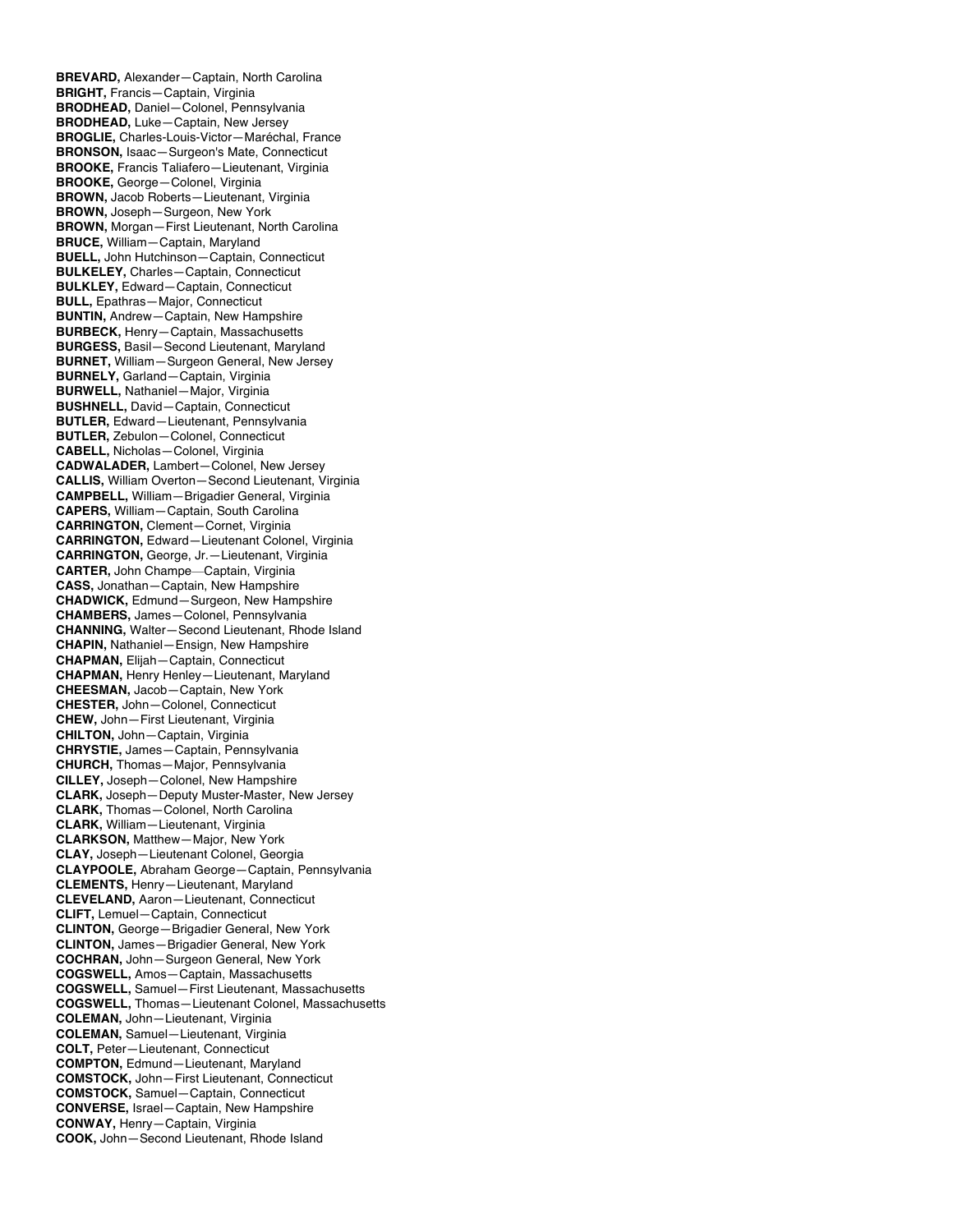**CORNISH,** Joseph—Lieutenant, Connecticut **COTTEN,** Josiah—Captain, North Carolina **COURTS,** William—First Lieutenant, Maryland **COX,** Joseph—Second Lieutenant, Connecticut **COX,** Richard—Major, New Jersey **CRAIG,** Isaac—Major, Pennsylvania **CRAIG,** John—Captain, Pennsylvania **CRAIK,** James—Surgeon, Maryland **CRANE ,** James—Captain, Virginia **CRAWFORD,** Charles—Captain, Virginia **CRAWFORD,** Edward—First Lieutenant, Pennsylvania **CRESAP,** Michael—Captain, Maryland **CRITTENDEN,** John—Captain-Lieutenant, Virginia **CROGHAN,** William—Major, Virginia **CROPPER,** John, Jr.—Lieutenant Colonel, Virginia **CROSBY,** Ebenezer—Surgeon, New York **CUNNINGHAM,** John—Major, Georgia **CURTISS,** Agur—Captain, Connecticut **CUSTIS,** John Parke—Captain, Virginia **DAVIES,** William—Colonel, Virginia **DAVIS,** John—Captain, Pennsylvania **DAVIS,** Llewellyn—Lietuenant, Pennsylvania **DAVIS,** William—Lieutenant Colonel, North Carolina **DAWSON,** William—Lieutenant, Virginia **DAYTON,** Elias—Brigadier General, New Jersey **DEARBORN,** Henry—Lieutenant Colonel, New Hampshire **DE GROOT,** William—Lieutenant, New Jersey **DEMING,** Pownall—First Lieutenant, Connecticut **DE TREVILLE,** John la Boularderie—Captain, South Carolina **DICKERSON,** Peter—Captain, New Jersey **DILL,** James—Second Lieutenant, Pennsylvania **DILLARD,** James—Captain, Virginia **DODGE,** Samuel—First Lieutenant, New York **DONOHO,** Thomas—Major, North Carolina **DORSEY,** Nathan—Surgeon's Mate, Pennsylvania **DORSEY,** Richard—Captain, Maryland **DOUGLAS,** Richard—Captain, Connecticut6 **DUBOIS,** Henry—Captain, New York **DUBOIS,** Lewis—Colonel, New York **DUNN,** Abner Martin—Lieutenant, Pennsylvania **DUNSCOMB,** Edward—Captain, New York **DUVAL,** Edward—First Lieutenant, Maryland **DUVALL,** Isaac—Lieutenant, Maryland **DYER,** Edward—Captain, Maryland **EARLE,** John—Captain, South Carolina **ECCLESTON,** John—Lieutenant Colonel, Maryland **EDWARDS,** Leroy—Captain, Virginia **EELLS,** Edward—Captain, Connecticut **ELBERT,** Samuel—Colonel, Georgia **ELLIS,** John—Brigade Chaplain, Connecticut **ELMER,** Ebenezer—Surgeon, New Jersey **ELY,** John—Colonel, Connecticut **EMERSON,** Nehemiah—Captain, Massachusetts **ENLOE,** John—Captain, North Carolina **ESKRIDGE,** William—First Lieutenant, Virginia **ESTE,** Moses—Captain, New Jersey **EVERLEY,** Michael—Lieutenant, Pennsylvania **EWING,** James—Captain, Maryland **FAIRLIE,** James—Major, New York **FARLEY,** Michael—Captain, Massachusetts **FARRAR,** Field—Captain, South Carolina **FAY,** Joseph—Ensign, New Hampshire **FAY,** Josiah—Captain, Massachusetts **FAYSSOUX**, Peter—Surgeon, Georgia **FENNER,** Richard—Lieutenant, North Carolina **FENNER,** Robert—Captain, North Carolina **FIELD,** Benjamin—Captain, Virginia **FINCK,** Jr., Andrew—Captain, New York **FINLEY**, Joseph Lewis—Major, Pennsylvania **FISH,** Nicholas—Major, New York **FITZHUGH**, Peregrine—Lieutenant Colonel, Maryland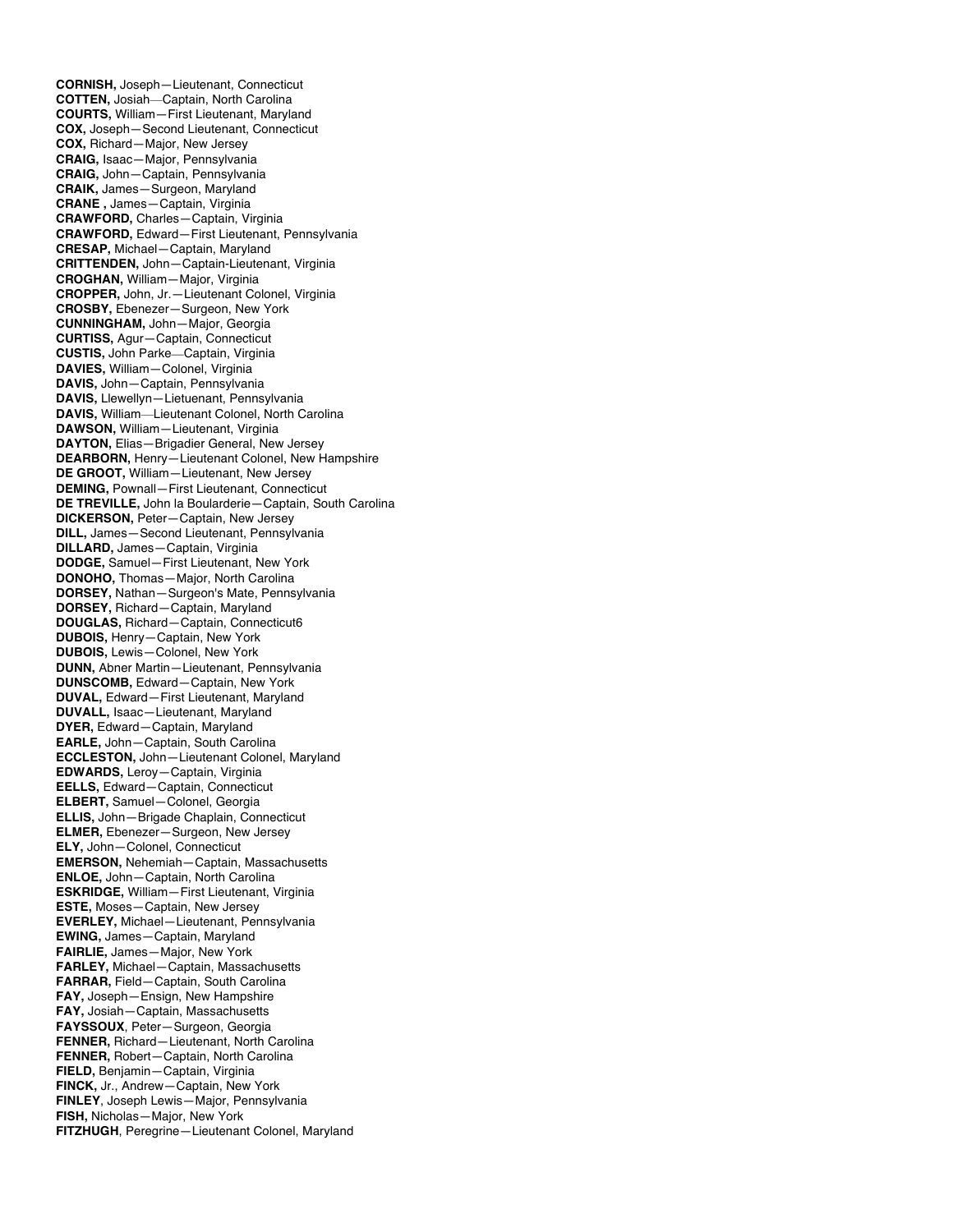**FLAGG,** Henry Collins—Surgeon, South Carolina **FOARD,** Hezekiah—Lieutenant, Maryland **FORMAN,** Jonathan—Lieutenant Colonel, New Jersey **FORNEY,** Peter—Captain, North Carolina **FORREST,** Uriah—Lieutenant Colonel, Maryland **FOSTER,** Thomas—Lieutenant, Massachusetts **FOWLER,** Theodosius—Captain, New York **FOX,** Joseph—Captain, Connecticut **FOX,** Nathaniel—Major, Virginia **FROTHINGHAM,** Benjamin—Captain, Massachusetts **FULLER**, Isaac—Lieutenant, Massachusetts **GALBRAITH,** Andrew—Major, Delaware **GANO,** John—Brigade Chaplain, New York **GANSEVOORT,** Peter—Colonel, New York **GARDNER,** Caleb—Lieutenant Colonel, Rhode Island **GASKINS,** Thomas—Lieutenant Colonel, Virginia **GASTON,** Alexander—Lieutenant, South Carolina **GIBSON,** George—Major, Virginia **GILCHRIST,** James—Lieutenant, Pennsylvania **GILDERSLEEVE,** Finch—First Lieutenant, New York **GILES,** Aquila—Major, New York **GILES,** James—Second Lieutenant, New York **GLASCOCK,** Thomas—Lieutenant, Georgia **GLENNEY,** William—Second Lieutenant, Connecticut **GLENTWORTH,** James—First Lieutenant, Pennsylvania **GOLDSBOROUGH,** William—Second Lieutenant, Maryland **GOODALE,** Nathan—Captain, Massachusetts **GOODRICH,** Isaac—Lieutenant, Connecticut **GOULD,** Abraham—Colonel, Connecticut **GOULD,** Benjamin—Captain, Massachusetts **GRAHAM,** John—Major, New York **GRASSE,** François-Joseph-Paul—Lieutenant General, France **GRAVES,** John—Major, Virginia **GRAY,** George—Captain, Virginia **GRAYSON,** William—Colonel, Virginia **GREEN,** John—Colonel, Virginia **GREEN,** John—First Lieutenant, Virginia **GREENE,** Nathanael—Major General, Rhode Island **GREENLEAF,** William—Lieutenant, Massachusetts **GREGORY,** Matthew—Lieutenant, Connecticut **GRIFFITH,** Charles—Second Lieutenant, Maryland **GRIFFITH,** David—Surgeon and Chaplain, Virginia **GRIFFITH,** Philemon—Captain, Virginia **GROSVENOR,** Thomas—Lieutenant Colonel, Connecticut **GROUT,** Daniel—First Lieutenant, New Hampshire **GRUBB,** Peter—Captain, New Jersey **HABERSHAM,** John—Major, Georgia **HABERSHAM,** Joseph—Colonel, Georgia **HACKLEY,** John—Lieutenant, Virginia **HALE,** Jonathan—Captain, Connecticut **HALE,** Nathan—Captain, Connecticut **HALL,** Stephen—Captain, Connecticut **HALLER,** Henry—Colonel, Pennsylvania **HAMILTON,** Alexander—Lieutenant Colonel, New York **HAMILTON,** George—Captain, Maryland **HAMMOND,** Abijah—First Lieutenant, New York **HAMMOND,** Thomas—Captain, Maryland **HAMTRAMCK,** John Francis—Captain, New York **HAND,** Abraham—Lieutenant, Connecticut **HAND,** Edward—Brigadier General, Pennsylvania **HANDY,** George—Captain, Maryland **HANDY,** Levin—Captain, Maryland **HARDIN,** John—First Lieutenant, Virginia **HARMON,** Jacques—Ensign, Connecticut **HARPER,** John—First Lieutenant, Pennsylvania **HARRIS,** Arthur—Lieutenant, Maryland **HARRIS,** Jacob—Surgeon, New Jersey **HARRIS,** John—Second Lieutenant, Virginia **HARRIS,** Jordan—Lieutenant, Virginia **HARRIS,** West—Lieutenant, North Carolina **HARRISON,** Battaile—Lieutenant, Virginia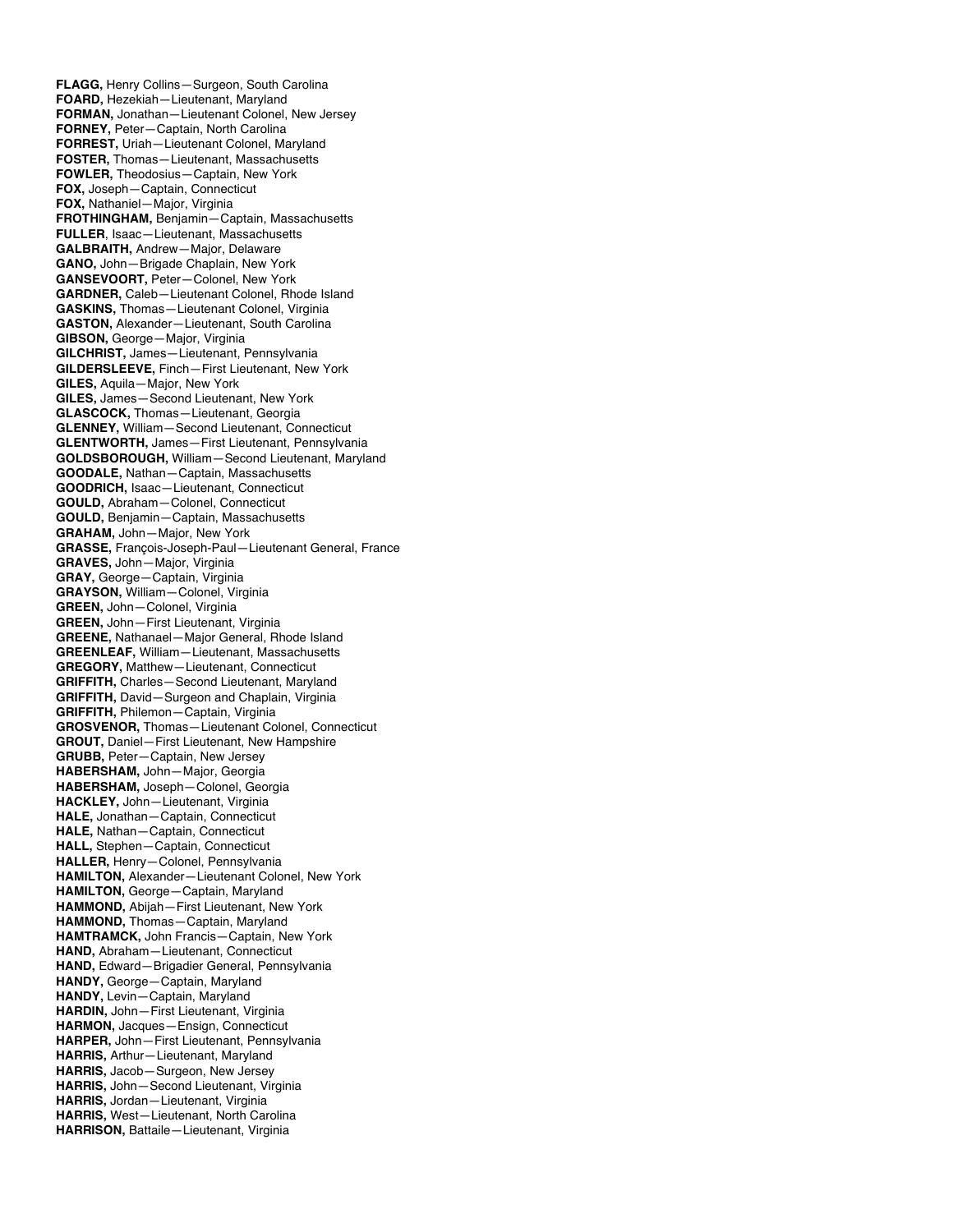**HARRISON,** Charles—Colonel, Virginia **HARRISON,** John Harding—Captain-Lieutenant, Virginia **HART,** John—Surgeon, Massachusetts **HASKELL,** Elnathan—Major, Massachusetts **HAWKINS,** Philemon—Colonel, North Carolina **HEARD,** John—Captain, New Jersey **HENDERSON,** Pleasant—Major, North Carolina **HENDERSON,** William—Lieutenant Colonel, South Carolina **HENRY,** John—Captain, Maryland **HERNDON,** Edward—Captain, Virginia **HERON,** James Gordon—Captain, Maryland **HIGGINS,** Cornelius—First Lieutenant, Connecticut **HILL,** Philip—Lieutenant, Maryland **HINMAN,** Benjamin—Colonel, Connecticut **HOBBY,** Thomas—Colonel, Connecticut **HOLDEN,** Abel—Captain, Massachusetts **HOLDEN,** John—Captain, Rhode Island **HOLDEN,** John—Captain, Massachusetts **HOLDEN,** Levi—First Lieutenant, Massachusetts **HOLMES,** Hardy—Captain, North Carolina **HOLMES,** John—Captain, Georgia **HOPKINS,** Samuel—Lieutenant Colonel, Virginia **HOPPIN,** Benjamin—Captain, Rhode Island **HOWARD,** Vachell Denton—Captain, Maryland **HOWE,** Baxter—Captain Lieutenant, New York **HOWE,** Robert—Major-General, North Carolina **HOWELL, Jr.,** Joseph—Captain, Pennsylvania **HUBBARD,** Elijah—Lieutenant, Connecticut **HUBBARD,** Hezekiah—First Lieutenant, Connecticut **HUBBARD,** Jonas—Captain, Massachusetts **HUBBELL,** Salmon—First Lieutenant, Connecticut **HUBLEY,** Adam—Lieutenant Colonel, Pennsylvania **HUDSON,** William—Second Lieutenant, Virginia **HUGGINS,** Benjamin—Lieutenant, South Carolina **HUGHES,** Jasper C.—Cornet, Virginia **HULL,** Joseph—Ensign, New Jersey **HUME,** Francis—Captain, Virginia **HUMPHREY,** John—Second Lieutenant, Pennsylvania **HUMPHREY,** William—Captain, Rhode Island **HUMPHREYS,** Jonathan—Lieutenant, Connecticut **HUNGERFORD,** Benjamin—Second Lieutenant, Connecticut **HUNT,** Abraham—Captain, Massachusetts **HUNT,** Thomas—Captain, Massachusetts **HUNTER,** Andrew—Brigade Chaplain, New Jersey **HUNTER,** Humphrey—Lieutenant, North Carolina **HUNTINGTON,** Jedediah—Brigadier General, Connecticut **HUTCHINS,** Nathaniel—Captain, New Hampshire **HYATT,** Abraham—First Lieutenant, New York **HYDE,** James—Lieutenant, Connecticut **HYER,** Jacob—Ensign, New Jersey **IRVINE,** William—Brigadier General, Pennsylvania **JACKSON,** Amasa—Ensign, Massachusetts **JACKSON,** Michael—Colonel, Massachusetts **JAMES,** John—Captain, North Carolina **JAMESON,** John—Lieutenant Colonel, Connecticut & Virginia **JAMISON,** Adam—Lieutenant, Maryland **JAQUETT,** Joseph—Second Lieutenant, Pennsylvania **JERAULD,** Dutee—Captain, Rhode Island **JEWETT,** Joseph—Captain, Connecticut **JOHNSON,** George—Lieutenant Colonel, Virginia **JOHNSON,** Jonathan—Lieutenant Colonel, Connecticut **JOHNSTON,** Francis—Colonel, Pennsylvania **JOHNSTON,** William—Captain, Virginia **JONES,** Albrigdon—Second Lieutenant, Virginia **JONES,** Allen—Brigadier General, North Carolina **JONES,** Cadwallader—Major, North Carolina **KEENE,** Samuel Young—Surgeon's Mate, Maryland **KING,** Hugh—First Lieutenant, Pennsylvania **KING,** Joshua—Lieutenant, Connecticut **KING,** Rufus—Captain, Massachusetts **KIRBY,** Ephraim—Ensign, Rhode Island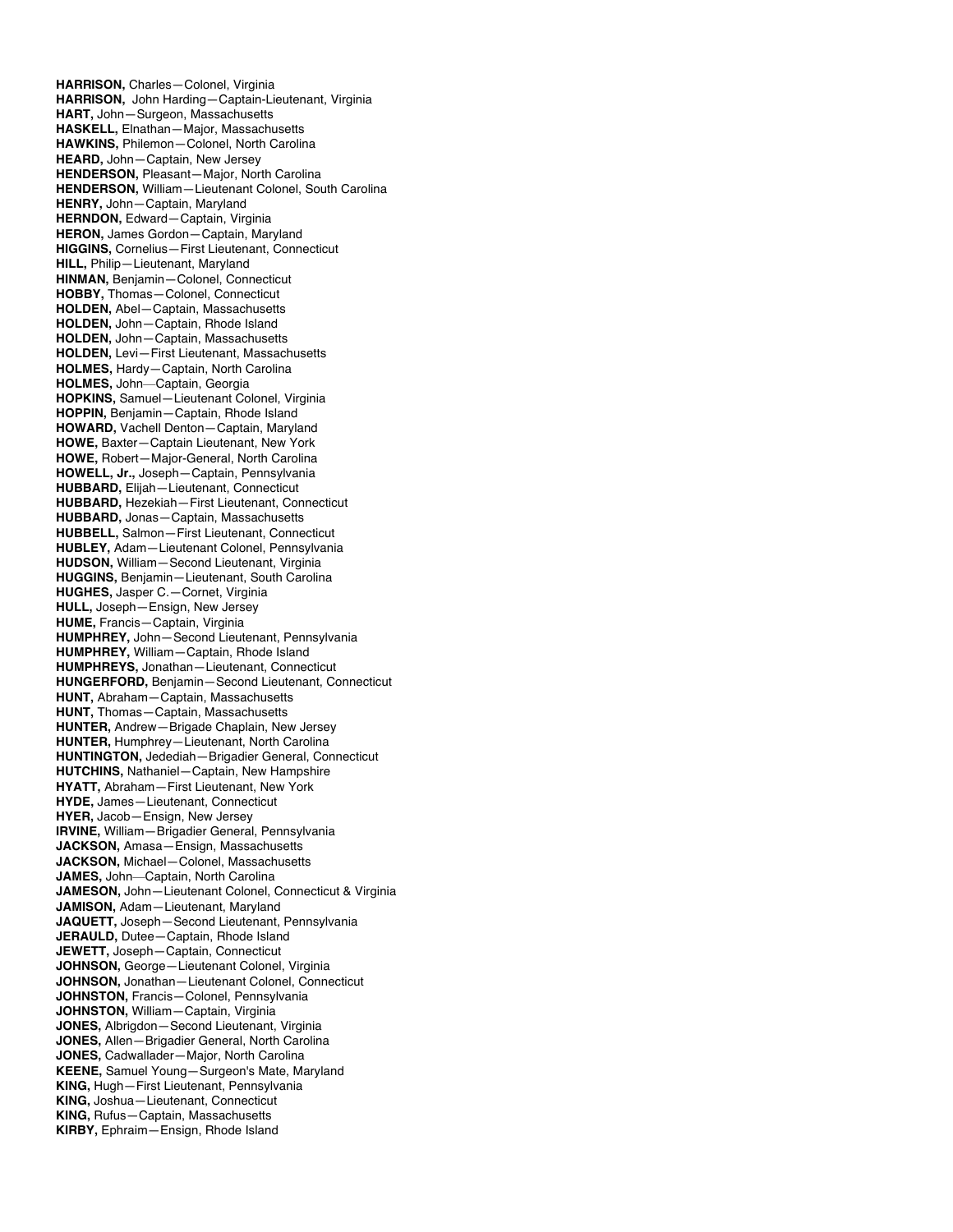**KIRKPATRICK,** Abraham—Captain, Virginia **KIRKWOOD,** Robert—Captain, Delaware **KNAPP,** Joshua—Ensign, Connecticut **KNOX,** Henry—Major General, Massachusetts **KOLLOCK,** Shepard—First Lieutenant, New Jersey **LA FAYETTE** (Marie-Jean-Paul-Yves-Roch-Gilbert du Motier, Marquis de)—Major General, France **LAMAR,** William—Captain, Maryland **LAMB,** John—Colonel, New York **LANE,** Derick—Captain, New Jersey **LANSDALE,** Thomas Lancaster—Major, Maryland **LASHER,** John—Colonel, New York **LAUGHTON,** William—Surgeon's Mate, Massachusetts **LAWRENCE,** John—Captain, Pennsylvania **LAWRENCE,** Nathaniel—Lieutenant, North Carolina & New York **LAY,** Asa—Captain, Connecticut **LEAVENWORTH,** Eli—Major, Connecticut **LEAYCRAFT,** George—First Lieutenant, New York **LEDYARD,** Benjamin—Major, New York **LEDYARD,** Isaac—Surgeon's Mate, New York **LEE,** Elisha—Captain, Connecticut **LEE,** Henry—Lieutenant Colonel, Virginia **LEE,** Noah—Captain, Connecticut **LEE,** William Raymond—Colonel, Massachusetts **LEFTWICH,** Thomas—Captain, Virginia **LEIGHTON,** Samuel—Captain, New Hampshire **LENOIR,** William—Captain, North Carolina **LENOX,** David—Captain, New Jersey **LEONARD,** Nathaniel—Captain, New Jersey **LEWIS,** Andrew—General, Virginia **LEWIS,** Archilaus—Second Lieutenant, Massachusetts **LEWIS,** Charles—Colonel, Virginia **LEWIS,** Fielding—Brigadier General, Virginia **LEWIS,** George—Captain, Virginia **LEWIS,** Morgan—Colonel, New York **LEWIS,** Samuel—Lieutenant, New York **LEWIS,** William—Major, Virginia **LIGHTFOOT,** Philip—Lieutenant, Virginia **LIGHTHALL,** William—Lieutenant, New York **LINCOLN,** Benjamin—Major General, Massachusetts **LINGAN,** James MacCubbin—Captain, Maryland **LIVINGSTON,** Gilbert James—First Lieutenant, New York **LIVINGSTON,** Henry Beekman—Colonel, New York **LIVINGSTON,** Henry Brockholst—Lieutenant Colonel, New York **LIVINGSTON,** James—Colonel, New York **LODGE,** Benjamin—First Lieutenant, Pennsylvania **LOGAN**, Samuel—Major, New York **LONG,** Nicholas—Colonel, North Carolina **LONG,** William—Captain, Virginia **LYMAN,** Daniel—Brigade Major, Rhode Island **LYTLE,** William—Captain, North Carolina **McCLARY,** Andrew—Major, New Hampshire **McCLELLAN,** Joseph—Captain, Pennsylvania **McCOSKRY,** Samuel Alexander—Surgeon, Pennsylvania **McCRAW,** William—Captain, Virginia **McCULLY,** George—Captain, Pennsylvania **McDOUGALL,** Alexander— Major General, New York **McDOWELL,** John—Surgeon, Pennsylvania **McHENRY,** James—Major, Maryland **McINTOSH,** Lachlan—Brigadier General, Georgia **McKENNAN,** William—Captain, Delaware **McKINLEY,** John—Lieutenant, Virginia **McKNIGHT,** Charles—Surgeon, New York **McLANE,** Allan—Major, Delaware **McPHERSON,** Samuel—Captain, Maryland **McREYNOLDS,** Thomas—Captain, Virginia **MAGILL,** Charles—Colonel, Virginia **MALCOLM,** William—Colonel, New York **MALTBIE,** Jonathan—Lieutenant, Connecticut **MARKS,** Isaiah—Captain, Virginia **MARSHALL,** Dixon—Lieutenant, North Carolina **MARSHALL,** Elihu—Captain, New York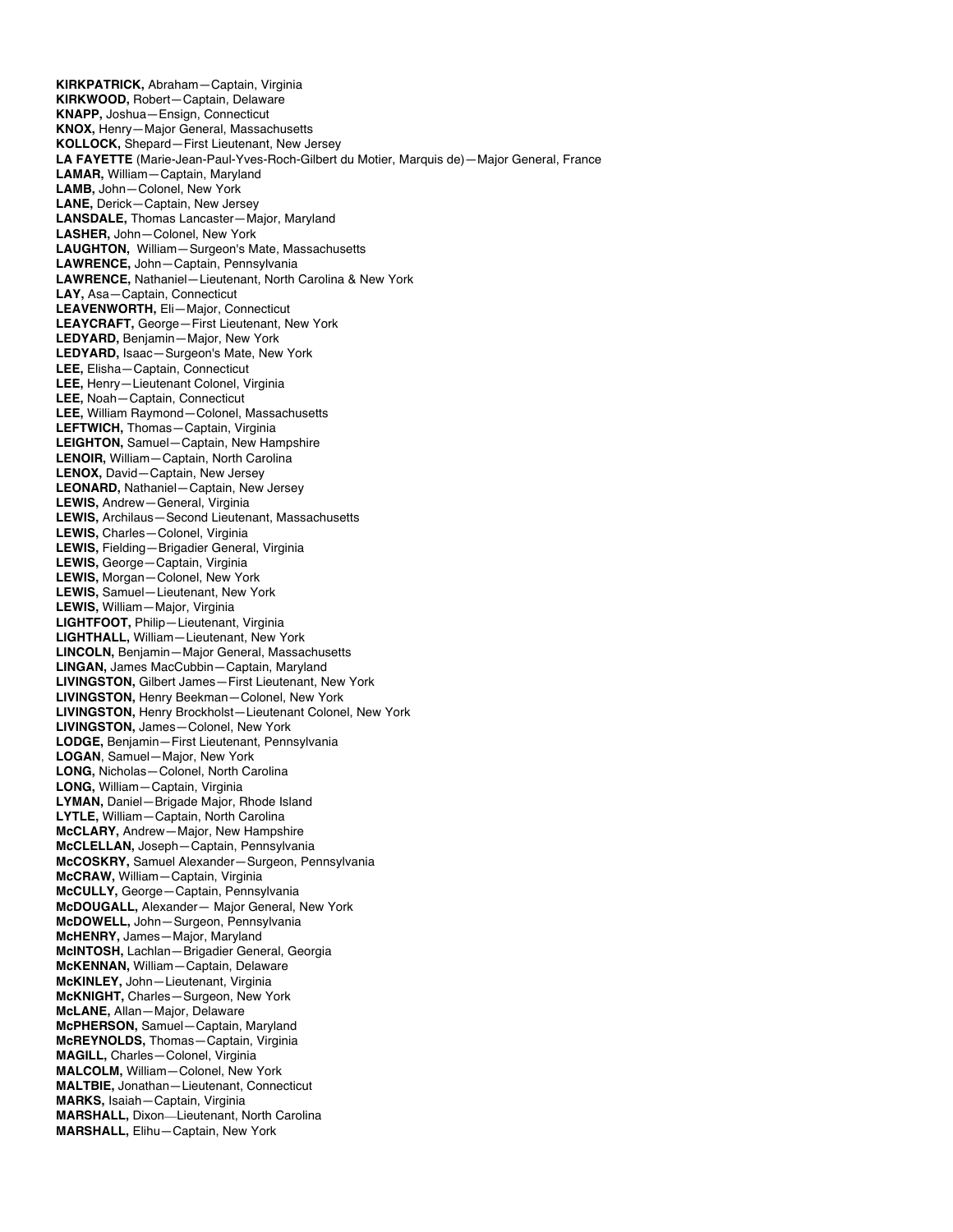**MARSHALL,** Thomas—Colonel, Virginia **MARTIN,** John—Captain, South Carolina **MARTIN,** Thomas—Captain, Virginia **MASON,** David—Colonel, Virginia **MASSIE,** Thomas—Major, Virginia **MATHEWS,** Thomas—Lieutenant Colonel, Virginia **MAUPIN,** Gabriel—Captain, Virginia **MAXWELL,** Anthony—First Lieutenant, New York **MAXWELL,** Hugh—Lieutenant Colonel, Massachusetts **MAXWELL,** John—Captain, New Jersey **MAXWELL,** William—Brigadier General, New Jersey **MEAD,** Jasper—Second Lieutenant, Connecticut **MEADE,** Everard—Major, Virginia **MEADE,** Richard Kidder—Lieutenant Colonel, Virginia **MEADE,** William—Surgeon, New York **MEDEARIS,** John—Captain, North Carolina **MEIGS,** John—First Lieutenant, Connecticut **MERCER,** Hugh—Brigadier General, Virginia **MERRIWETHER,** David—Lieutenant, Virginia **MILLER,** Henry—Lieutenant Colonel, Pennsylvania **MILLIKEN,** James—Captain, Rhode Island **MILLING,** Hugh—Captain, South Carolina **MILTON,** John—Captain, Georgia **MINNIS,** Callohill—Captain, Virginia **MITCHELL,** John—First Lieutenant, Georgia **MITCHELL,** Thomas—Lieutenant, Georgia **MONTCABRIER** (Joseph-Saturnin, Comte de Peytes de)— Capitaine de Vaisseau, France **MONTGOMERY,** John—Lieutenant Colonel, Virginia **MONTY,** François—First Lieutenant, Connecticut **MOOERS,** Benjamin—Lieutenant Colonel, Massachusetts **MOOERS,** Benjamin—Lieutenant, New York **MOORE,** Alfred—Captain, North Carolina **MOORE,** James—Brigadier General, North Carolina **MOORE,** John—Lieutenant, North Carolina **MOORE,** John—Captain, Virginia **MOORE,** Stephen—Lieutenant Colonel, North Carolina **MOREHEAD,** James—Captain, North Carolina **MORGAN,** John—General, Pennsylvania **MORGAN,** Nathaniel—First Lieutenant, Connecticut **MORRIS,** James—Captain, Connecticut **MORRIS,** Lewis—Major, South Carolina **MORTEMART** (Victurnien-Henri-Elzéar de Rochechouart, Vicomte de)— Capitaine de Vaisseau, France **MORTON,** William—Captain, Virginia **MOYLAN,** Stephen—Colonel, Pennsylvania **MUNSON,** Aeneas—Surgeon's Mate, Connecticut **MURDOCK,** William—Cornet, Maryland **MURRAY,** Francis—Major, Pennsylvania **MURRAY,** John—Lieutenant-Colonel, Pennsylvania **MYTINGER,** Jacob—First Lieutenant, Pennsylvania **NAZRO,** Nathaniel—Captain-Lieutenant, Massachusetts **NEALE,** Francis—Surgeon, Maryland **NELSON,** John—Captain, Virginia **NELSON,** Thomas—Brigadier General, Virginia **NEVILLE,** John—Colonel, Virginia **NICHOLAS,** Samuel—Major, Pennsylvania **NICHOLS,** Francis—Major, Pennsylvania **NICHOLSON,** James—Captain, Pennsylvania (New York) **NICOLA,** Lewis—Colonel, Pennsylvania **NIXON,** Thomas—Colonel, Virginia **NOAILLES** (Louis-Marie, Vicomte de)—Mestre de Camp, France **NORTH,** George—First Lieutenant, Pennsylvania **NORTH,** William—Captain, Massachusetts **OGDEN,** Moses—Ensign, New Jersey **OLDHAM,** George—First Lieutenant, Virginia **PAGE,** Carter—Captain, Virginia **PANGE** (Marie-Louis-Thomas, Marquis de)—Aide-de-Camp, Colonel; France **PANNILL,** Joseph—Lieutenant Colonel, Georgia **PARKER,** Alexander—Captain, Pennsylvania **PARKER,** William Harwar—Captain, Virginia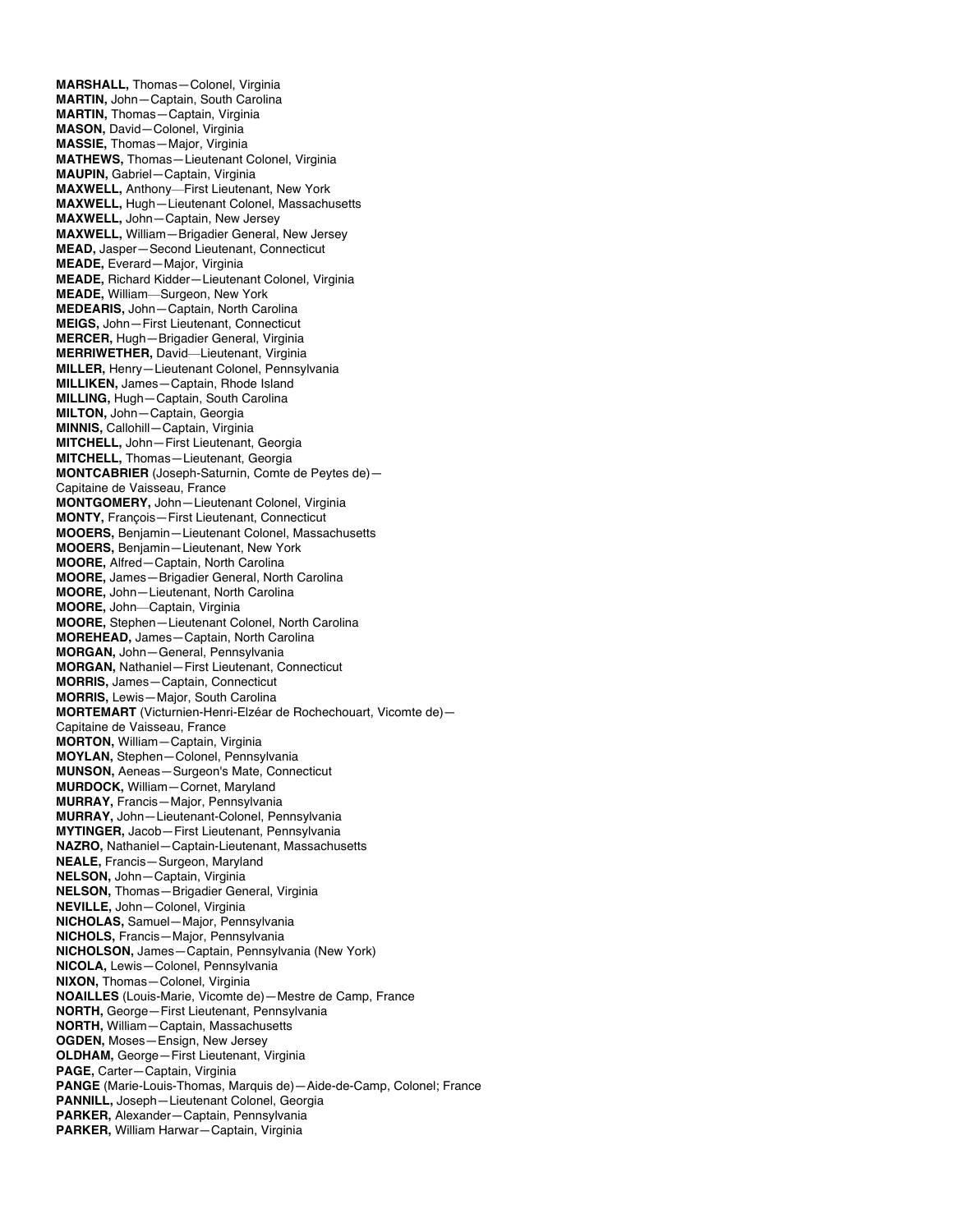**PARSONS,** Charles—Captain, New York **PARSONS,** Samuel Holden—Major General, Connecticut **PATERSON,** John—Brigadier General, Massachusetts **PEASLEE,** Zacheus—Lieutenant, Pennsylvania **PECKER,** James—Surgeon, Massachusetts **PEIRCE,** Joseph—Lieutenant, Massachusetts **PEMBERTON,** Thomas—Captain, Virginia **PENDLETON,** James—Captain, Virginia **PENDLETON,** Nathaniel—Captain, Virginia **PETTIBONE,** Jonathan—Colonel, Connecticut **PHELPS,** Thomas—Lieutenant, Connecticut **PHIFER,** Martin—Captain, North Carolina **PHILLIPS,** Jonathan—Captain, New Jersey **PIATT,** Jacob—Captain, New Jersey **PICKENS,** Andrew—General, South Carolina **PICKERING,** Timothy—Colonel, Pennsylvania **PIERCE,** Benjamin—Lieutenant, Massachusetts **PITTS,** John—Captain, North Carolina **PLATT,** John—Surgeon's Mate, Delaware **POLHEMUS,** John—Major, New Jersey **POLK,** Charles—Lieutenant, North Carolina **POLK,** Thomas—Brigadier General, North Carolina **POLK,** William—Major, North Carolina **POOR,** Enoch—Brigadier General, New Hampshire **POPE,** Charles—Lieutenant Colonel, Delaware **POPHAM,** William—Captain, New York **PORTER,** Phineas—Colonel, Connecticut **POSEY,** Thomas—Lieutenant Colonel, Virginia **POTTS,** Jonathan—Surgeon, Pennsylvania **POULSON,** John—Major, Virginia **POWELL,** Levin—Lieutenant Colonel, Virginia **PRATT,** William—Lieutenant, Rhode Island **PRENTICE,** Samuel—Lieutenant Colonel, Connecticut **PRICE,** James—Captain, Virginia **PRICE,** Thomas—Colonel, Maryland **PROCTOR,** Thomas—Colonel, Pennsylvania **PUTNAM,** Daniel—Major, Connecticut **PUTNAM,** Israel—Major General, Connecticut **QUARLES,** Robert—Second Lieutenant, Virginia **QUARLES,** William P.—Second Lieutenant, Virginia **RANDOLPH,** Nathaniel Fitz—Captain, New Jersey **RANDOLPH,** Robert—Lieutenant, Virginia **RANKIN,** Robert—First Lieutenant, Virginia **RANSOM,** Samuel—Captain, Connecticut **REED,** James—Brigadier General, New Hampshire **REED,** John—Ensign, New Jersey **REED,** John—First Lieutenant, New Jersey **REEVES,** Enos—First Lieutenant, Pennsylvania **REID,** George—Lieutenant Colonel, New Hampshire **RICHARDS,** Peter—Captain, Connecticut **RICHARDS,** Samuel—First Lieutenant, Connecticut **RIDGELY,** Frederick—Surgeon, Maryland **RIKER,** Abraham—Captain, New York **RIKER,** John Berrien—Surgeon, New Jersey **ROBERTS,** Owen—Colonel, South Carolina **ROBERTS,** Richard Brooke—Captain, South Carolina **ROBINSON,** Jared—First Lieutenant, Connecticut **ROSS,** John—Major, New Jersey **ROY,** Beverly—Captain, Virginia **RUSSELL,** Albert—First Lieutenant, Virginia **RUSSELL,** Thomas Commander—First Lieutenant, South Carolina **RUSSELL,** William—Colonel, Virginia **RUTLEDGE,** Joshua—Second Lieutenant, Maryland **SAFFORD,** Samuel—Lieutenant Colonel, New Hampshire **ST. CLAIR,** Arthur—Major General, Pennsylvania **SCHOTT,** John Paul—Captain, Pennsylvania **SCHUYLER,** Philip—Major General, New York **SCOTT,** Charles—Cornet, Virginia **SCOTT,** John—Ensign, Virginia **SCOTT,** John Baytop—Lieutenant, Virginia **SCOTT,** Joseph Jr.—Captain, Virginia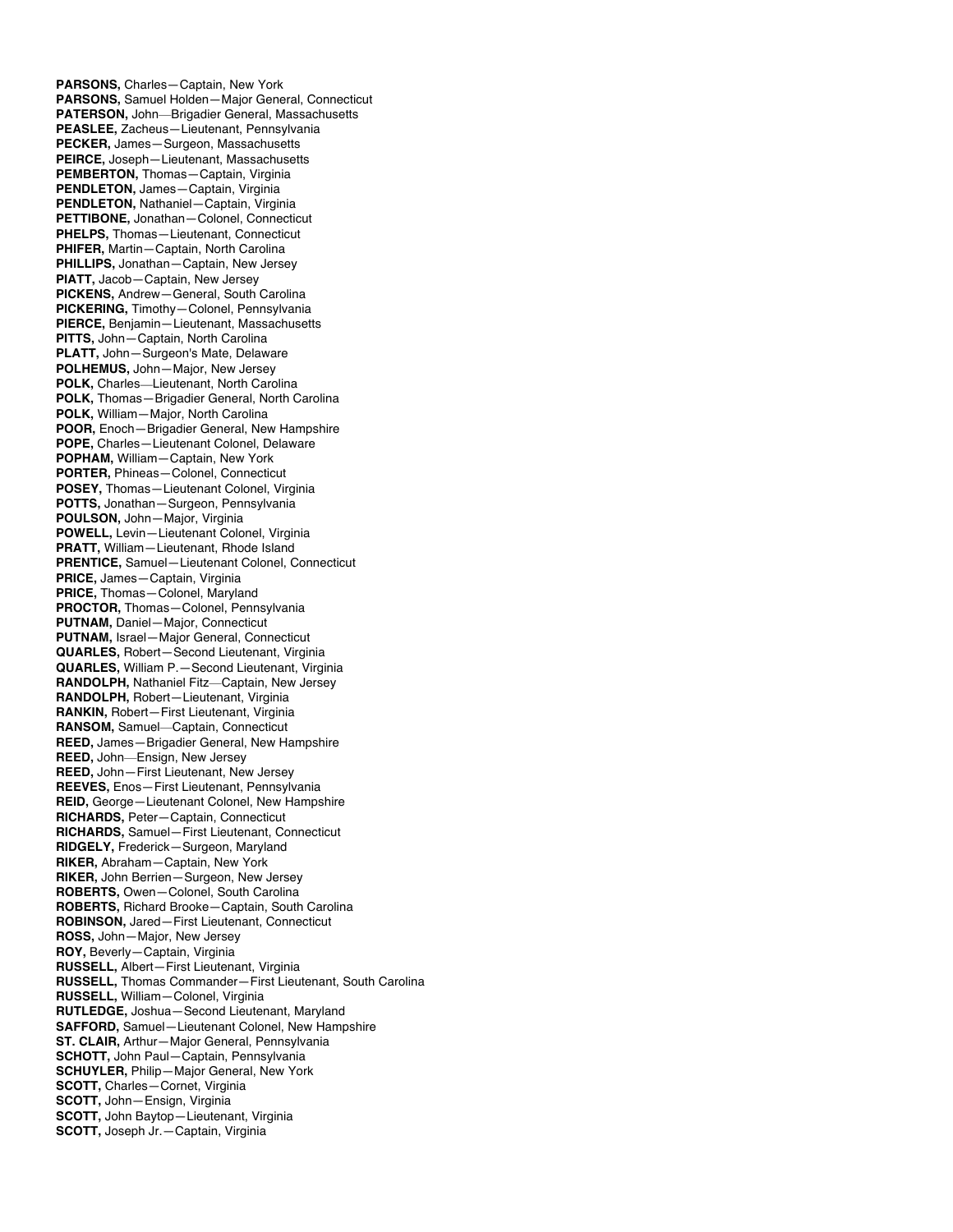**SCOTT,** Joseph Sr.—Captain, Virginia **SCOTT,** Moses—Surgeon, New Jersey **SCOTT,** William W.—Lieutenant, Virginia **SELDEN,** Samuel—Colonel, Connecticut **SEVIER,** Robert—Captain, North Carolina **SHEARMAN,** Henry—Lieutenant, Rhode Island **SHELDON,** Elisha—Colonel, Connecticut **SHERMAN,** John—First Lieutenant, Connecticut **SHERMAN,** Josiah—Chaplain, Connecticut **SHREVE,** Israel—Colonel, New Jersey **SHUBRICK,** Thomas—Captain, South Carolina **SHUTE,** William—Captain, New Jersey **SIMPSON,** Andrew—Ensign, New Hampshire **SLADE,** William—Second Lieutenant, North Carolina **SLAUGHTER,** Lawrence—Lieutenant, Virginia **SLAUGHTER,** Robert—Lieutenant, Virginia **SMALLWOOD,** William—Major General, Maryland **SMITH,** James—Captain-Lieutenant, Pennsylvania **SMITH,** Joseph—First Lieutenant, Massachusetts **SMITH,** Larkin—Captain, Virginia **SMITH,** Matthew—Captain, Virginia **SOMERVELL,** James—Captain, Maryland **SOUTHALL,** Stephen—Lieutenant, Virginia **SPAULDING,** Simon—Captain, Connecticut **SPENCER,** Joseph—Major General, Connecticut **SPENCER,** Oliver—Colonel, New Jersey **SPOTSWOOD,** John—Captain, Virginia **SPROAT,** William—Captain, Pennsylvania **STAGG,** John Jr.—First Lieutenant, New York **STANTON,** Ebenezer—Second Lieutenant, Connecticut **STEDDIFORD,** Gerard—First Lieutenant, New York **STEDMAN,** James—Captain, Connecticut **STEELE,** John—Captain, Pennsylvania **STEPHENSON,** David—Major, Virginia **STEVENS,** Ebenezer—Lieutenant Colonel, New York **STEVENSON,** George—Hospital Mate, Pennsylvania **STOUT,** Harman—Captain, Pennsylvania **STRACHAN,** William B.—First Lieutenant, New York **STRIBLING,** Sigismund—Captain, Virginia **STRICKER,** John—Captain-Lieutenant, Pennsylvania **STRONG,** Adonijah—Lieutenant, Connecticut **STRONG,** David—Captain, Connecticut **STRONG,** Nathan—Captain, New York **STROTHER,** Benjamin—Midshipman, Virginia **STRUBING,** Phillippe—Second Lieutenant, Pennsylvania **STUART,** William—Lieutenant, Pennsylvania (New York) **SULLIVAN,** John—Brigadier General, New Hampshire **SUMNER,** Jethro—Brigadier General, North Carolina **SUMTER,** Thomas—Brigadier General, South Carolina **SWEARINGEN,** Van—Captain, Pennsylvania **SWOPE,** Michael—Colonel, Tennessee **TALBOT,** Silas—Captain, New York **TALLMADGE,** Benjamin—Major, Connecticut **TATUM,** Absolom—Captain, North Carolina **TAYLOR,** Othniel—Captain, Massachusetts **TAYLOR,** William—Major, Virginia **TEMPLE,** Benjamin—Captain, Virginia **TEN BROECK,** John Cornelius—Captain, New York **TENNILL,** Francis—First Lieutenant, Georgia **TERRY,** Nathaniel—Colonel, Connecticut **THACHER,** James—Surgeon, Massachusetts **THOMAS,** Charles—Captain, Virginia **THOMAS,** Joseph—Captain, Massachusetts **THOMPSON,** Alexander—Second Lieutenant, New York **THOMPSON,** William—Lieutenant, Connecticut **THORNTON,** John—Lieutenant Colonel, Virginia **THROCKMORTON,** Albion—Cornet, Virginia **THRUSTON,** Charles Mynn—Colonel, Virginia **TILGHMAN,** Tench—Lieutenant Colonel, Maryland **TILLOTSON,** Thomas—Surgeon, New York **TINSLEY,** Samuel—Cornet, Virginia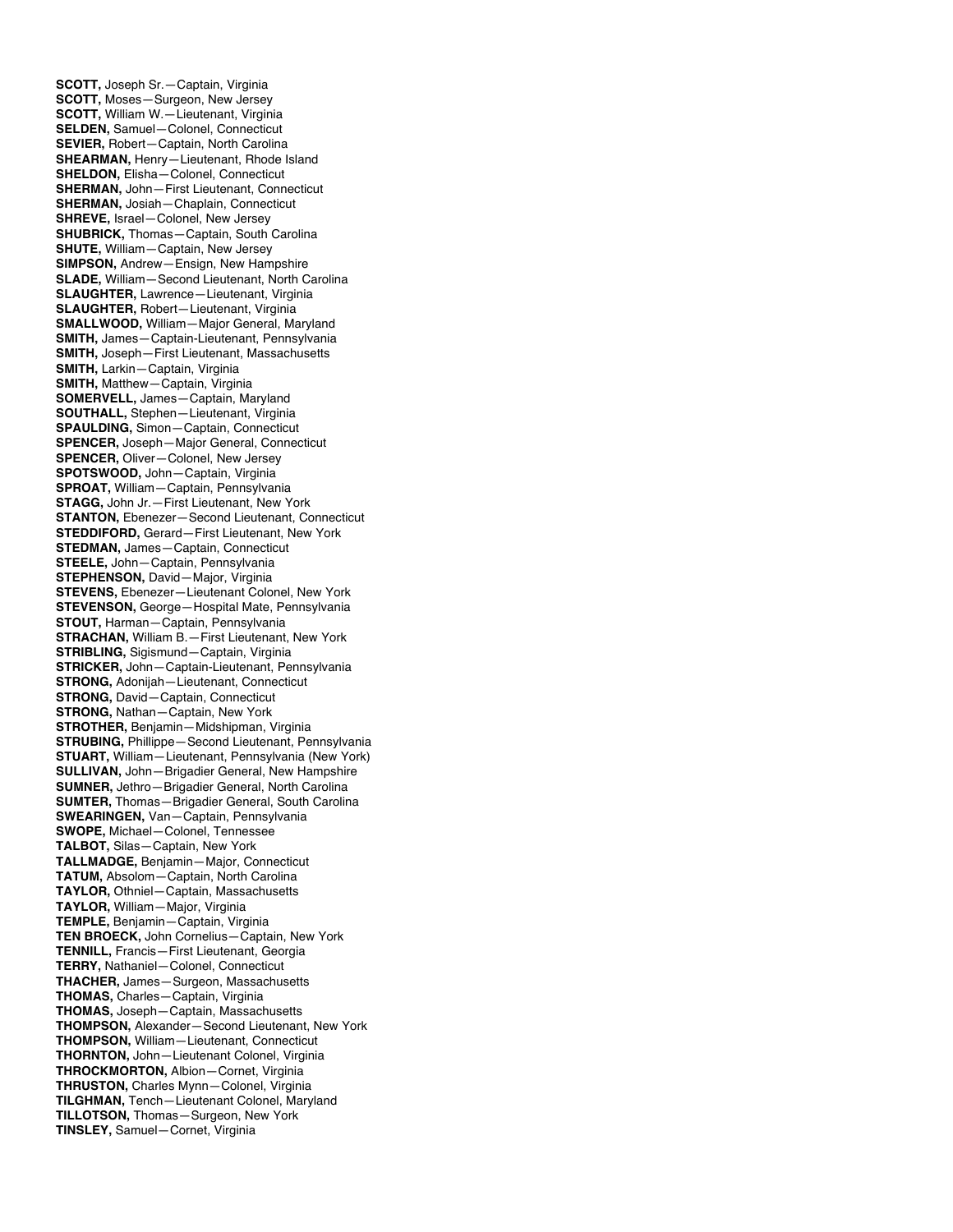**TOUSARD** (Anne-Louis, Chevalier de)—Brevet Lieutenant Colonel, France **TOWNSEND,** David—Surgeon, Massachusetts **TRABUE,** John—Ensign, Virginia **TRIPLETT,** William—Lieutenant, Virginia **TROUP,** Robert—Lieutenant Colonel, New York **TRUMBULL,** Johnathan—Lieutenant Colonel, Connecticut **TUBERVILLE,** George Lee—Major, Virginia **TUCKER,** St. George—Lieutenant Colonel, Virginia **TUCKER,** Thomas Tudor—Surgeon, South Carolina **TUPPER,** Benjamin—Colonel, Massachusetts **TURNBULL,** Charles—Captain, Pennsylvania **TURNER,** George—Captain, South Carolina **TURNER,** Marlbry—Captain, Massachusetts **TUTT,** Benjamin—Captain, South Carolina **TUTT,** Charles—Lieutenant, Virginia **TUTTLE,** William—Ensign, New Jersey **UPSHAW,** James—Captain, New York **VACHER,** John Francis—Surgeon, New York **VAN CORTLANDT,** Nicholas Bayard—Major, New York **VAN CORTLANDT,** Philip—Colonel, New York **VANDERBURGH,** Henry—Captain, New York **VAN HORNE,** Isaac—Captain, Pennsylvania **VAN RENSSELAER,** James—Captain, Connecticut **VAN RENSSELAER,** Jeremiah—Lieutenant, New York **VAN RENSSELAER,** Philip—Colonel, New York **VAN SCHAICK,** Goose—Colonel, New York **VAN VOORHIES,** Peter—Captain, New Jersey **VAN WYCK,** Abraham—Captain, New York **VOSE,** Joseph—Colonel, Massachusetts **WADSWORTH,** Jeremiah—Colonel, Connecticut **WAGGENER,** Andrew—Major, Virginia **WALKER,** Robert—Captain, Massachusetts **WALKER,** Timothy—Colonel, Massachusetts **WALLACE,** Gustavus Brown—Lieutenant Colonel, Virginia **WALLACE,** William Brown—Second Lieutenant, Virginia **WALLER,** Allen—Ensign, Virginia **WARD,** Joseph—Colonel, Massachusetts **WARD,** Samuel Jr.—Lieutenant Colonel, Rhode Island **WARNER,** Seth—Colonel, New Hampshire **WASHINGTON,** George—General, Parchment Roll **WASHINGTON,** George Augustine—Lieutenant, Virginia **WASHINGTON,** William—Lieutenant Colonel, Virgina **WATERMAN,** Jedediah—Ensign, Massachusetts **WATERS,** Richard—Captain, Maryland **WATKINS,** Gassaway—Captain, Maryland **WATKINS,** James—Midshipman, Virginia **WATSON,** James—Captain, Connecticut **WEBB,** Francis—Midshipman, Virginia **WEBB,** Nathaniel—Captain, Connecticut **WEBB,** Samuel Blachley—Colonel, Connecticut **WEBSTER,** John Bateman—Captain-Lieutenant, Pennsylvania **WEEKS,** John—Lieutenant, New Hampshire **WEISSENFELS,** Frederick Henrich—Lieutenant Colonel, New York **WENDELL,** John Harmanus—Captain, New York **WEST,** Samuel—Major, Georgia **WHIPPLE,** Abraham—Commander, Rhode Island **WHITE,** James—Captain, North Carolina **WHITE,** Moses—Captain, Massachusetts **WHITE,** Robert—Captain, Virginia **WHITE,** William—Second Lieutenant, Virginia **WHITING,** John—Lieutenant, Massachusetts **WHITING,** Samuel—Lieutenant, Connecticut **WHITLOCK,** Ephraim Lockhart—First Lieutenant, New Jersey **WIGTON,** John—Lieutenant, Pennsylvania **WILLIAMS,** Abraham—Captain, Massachusetts **WILLIAMS,** John—First Lieutenant, North Carolina **WILLIAMS,** Joseph—Colonel, North Carolina **WILLINGTON,** Thomas—Captain, Massachusetts **WILLIS,** John W.—Major, Virginia **WILMOTT,** Robert—First Lieutenant, Maryland **WILSON,** James—Captain, North Carolina